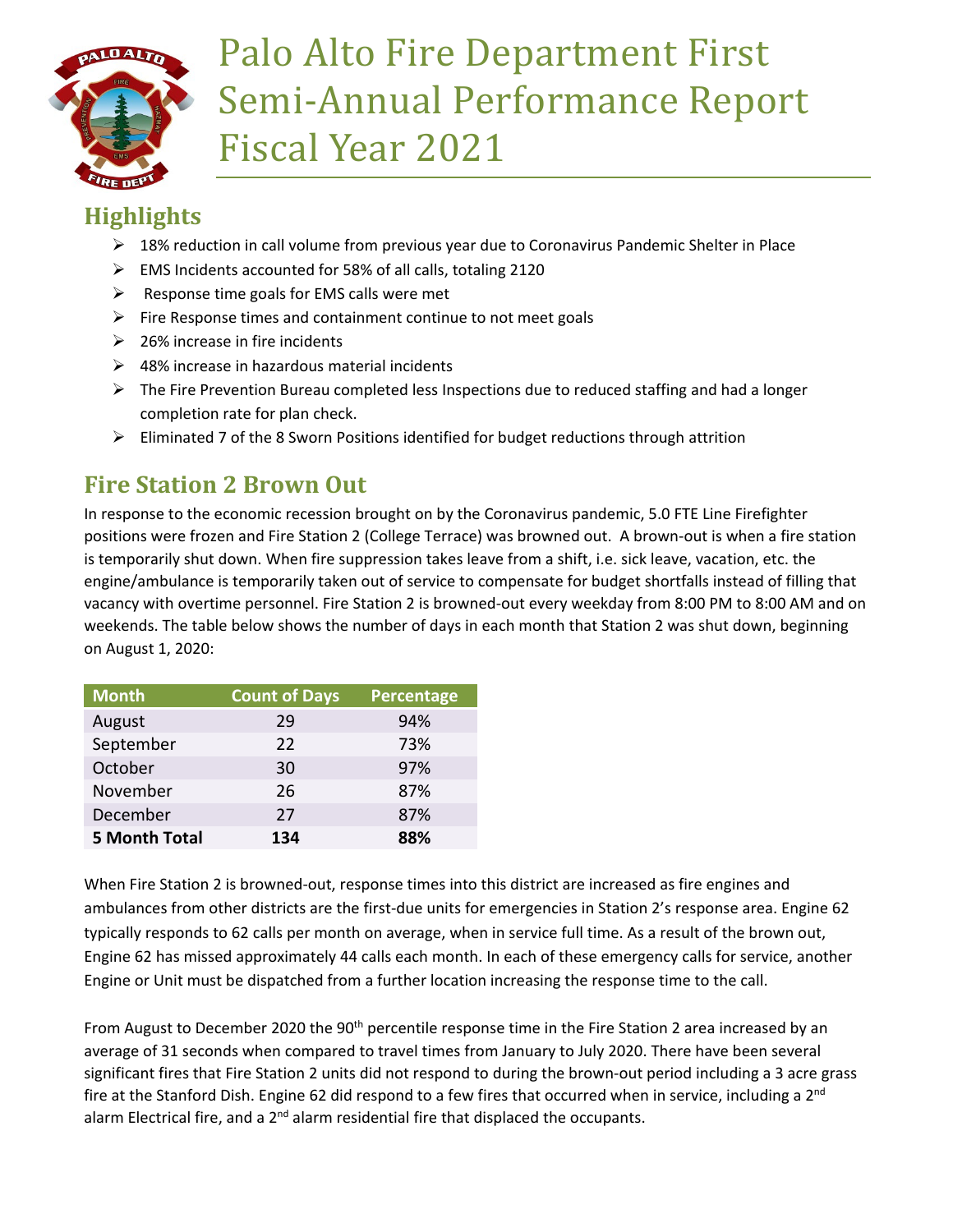## **Calls for Service**

The Palo Alto Fire Department (PAFD) responded to a total of 3,678 calls for service in the first sixmonth period of Fiscal Year 2021. This includes responses within Palo Alto, Stanford, and neighboring cities to provide Automatic Aid and Mutual Aid. Approximately eighty-seven percent (87%) of calls are generated from Palo Alto, eleven percent (11%) from Stanford, and the remainder, from neighboring cities or requests for regional and statewide resource requests.

The majority of calls were for Rescue and Emergency Medical Services, making up fifty eight percent (58%) of the responses. The table below shows the main categories of the calls to which PAFD responded. Call types are classified based on the outcome of the call and not necessarily the call type reported in the initial dispatch.

| <b>Call Type</b>                                | <b>FY20</b>    | <b>FY21</b>    |
|-------------------------------------------------|----------------|----------------|
|                                                 | <b>JUL-DEC</b> | <b>JUL-DEC</b> |
| Rescue and Emergency Medical Services Incidents | 2792           | 2120           |
| Good Intent                                     | 666            | 610            |
| False Alarm and False Call                      | 601            | 494            |
| Service Call                                    | 312            | 277            |
| Hazardous Condition, No Fire                    | 71             | 105            |
| Fire                                            | .57            | 72             |
| <b>Grand Total</b>                              | 4,499          | 3,678          |

Good Intent and False Alarm calls make up the second largest types of responses. Calls for service that may be thought to be a true threat of fire, gas, or other emergency hazard are actually found to be nonemergent after Firefighters investigate the situation. These calls are coded as Good Intent calls. As well, many fire alarm activations are from causes other than fires or emergency hazards. These situations are categorized as False Alarm calls.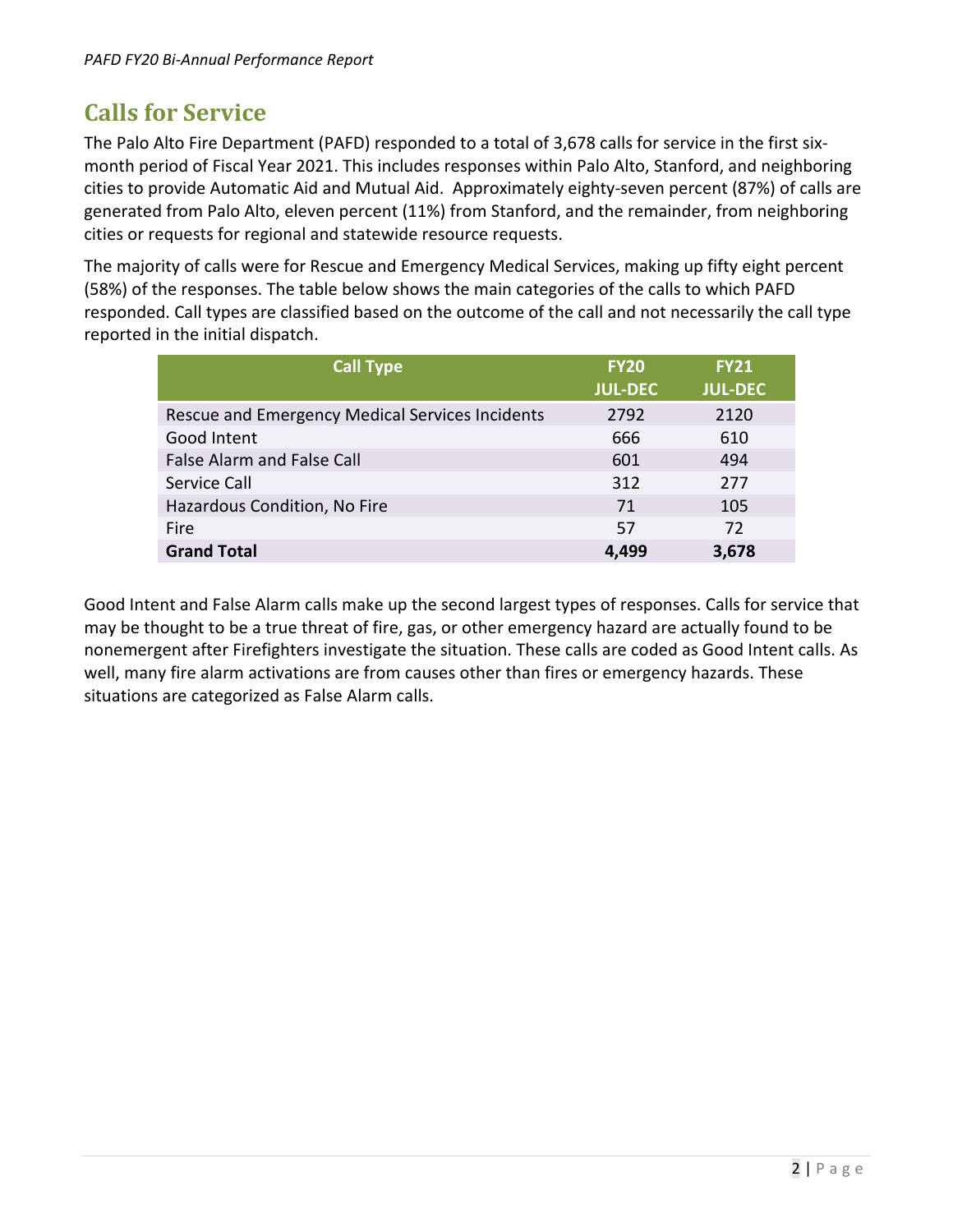#### **Emergency Medical Services and Rescue**

Emergency Medical Service (EMS) is the primary service that the Palo Alto Fire Department provides to Palo Alto and Stanford. While this shift toward EMS is being seen across the industry, the Palo Alto Fire Department is the only Fire Department in the County that operates its own ambulance transport services.

Of the 2,120 Emergency Medical Service calls the PAFD responded to in the first period of Fiscal Year 2021, the overwhelming majority were for medical, trauma and cardiac emergencies that did not involve a vehicle accident.

| <b>Rescue and EMS Performance Measures</b>                                         | <b>FY20</b>    | <b>FY21</b>    |
|------------------------------------------------------------------------------------|----------------|----------------|
|                                                                                    | <b>JUL-DEC</b> | <b>JUL-DEC</b> |
| <b>Emergency Medical Service Incident</b>                                          | 2729           | 2097           |
| <b>Extrication, Rescue</b>                                                         | 54             | 19             |
| Lock-In                                                                            | 4              | $\overline{2}$ |
| Rescue or EMS Standby                                                              | 4              | 1              |
| Water and Ice-Related Rescue                                                       | 1              | 1              |
| <b>Total</b>                                                                       | 2,792          | 2,120          |
| <b>Transports</b>                                                                  |                |                |
| <b>Number of Transports</b>                                                        | 1958           | 1502           |
| Percent of EMS Calls resulting in transport                                        | 70%            | 71%            |
| <b>Response Times</b>                                                              |                |                |
| Percent of first responder arriving on scene to EMS calls<br>within 8 minutes      | 91%            | 90%            |
| Percent of paramedic responder arriving on scene to EMS<br>calls within 12 minutes | 99%            | 99%            |
| Average response time for first responder arriving on<br>scene to EMS calls        | 5:14           | 5:46           |

This period reflects a slight decrease to the number of Rescue and EMS Incident calls. The number of EMS calls that resulted in an ambulance transport to a local hospital or care facility, accounted for seventy one percent (71%) of all EMS calls. This is the primary source of revenue generated from emergency medical services, and the Department has seen a small decline to revenue from the decrease of EMS calls over the last period.

**Response Time Goal Met**: At least 90% of first responder arriving on scene to EMS calls within eight minutes.

This period the PAFD first responder arrived on scene to EMS calls within eight minutes, ninety percent (90%) of the time.

 **Response Time Goal Met**: At least 99% of paramedic responder arriving on scene to EMS calls within 12 minutes.

This period the PAFD paramedic responder arrived on scene to EMS calls within 12 minutes ninety-nine percent (99%) of the time.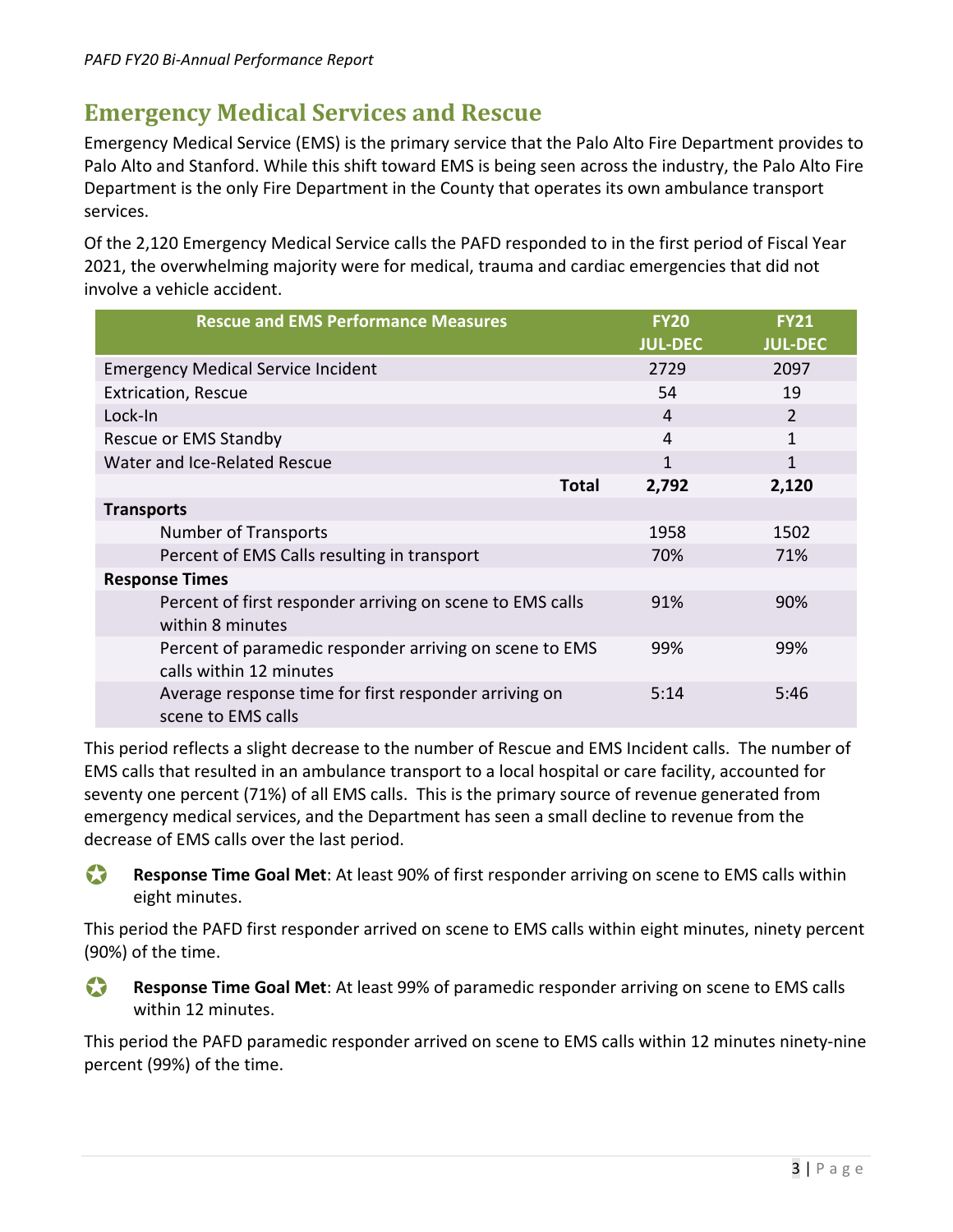#### **Fire Suppression**

Very few of the potential fire calls coming into dispatch turn out to be a real fire once PAFD investigates the scene and cause of the concerning elements. This period PAFD responded to seventytwo (72) calls where fire was present, with fifty-four in Palo Alto and five that occurred on Stanford Campus. There were seven (7) building fires that the Department responded to where 71% of which were contained to the area of origin.

Significant fires for this period are:

- 7/30/20: Small fire in building under construction. Fire contained to area of origin
- 8/10/20: Brush fire involving car port. Confined to carport and contents.
- 9/15/20: Exterior fire that extended into the interior of the property. Fire spread through the walls to the attic of the two-story structure
- 11/10/20: Fire in mechanical space between first and second floor on Stanford Campus.
- 11/19/20: Fire in public parking garage. Fire contained to materials involved, no structural involvement

|                                                       | <b>FY20</b>    | <b>FY21</b>    |
|-------------------------------------------------------|----------------|----------------|
| <b>Fire Suppression Measures</b>                      | <b>JUL-DEC</b> | <b>JUL-DEC</b> |
| <b>Structure Fire</b>                                 | 18             | 19             |
| Outside rubbish fire                                  | 8              | 18             |
| Natural vegetation on fire                            | 6              | 12             |
| Fire, Other                                           | 5              | 12             |
| Special outside fire                                  | 14             | 5              |
| Mobile property (vehicle) fire                        | 6              | 4              |
| Fire in mobile property used as a fixed structure     |                | $\mathcal{P}$  |
| Total                                                 | 57             | 72             |
| <b>Response Times</b>                                 |                |                |
| Percent of first responder arriving on scene to Fire  |                |                |
| calls within 8 minutes                                | 86%            | 88%            |
| Average response time for first responder arriving on |                |                |
| scene to Fire calls                                   | 5:48           | 5:54           |
| <b>Fire Containment</b>                               |                |                |
| Percent of building and structure fires contained to  |                |                |
| the room or area of origin                            | 71%            | 71%            |

 **Response Time Goal Not Met**: At least 90% of first responder arriving on scene to Fire calls within eight minutes.

This period the PAFD first responder arrived on scene to Fire calls within eight minutes eighty-eight percent (88%) of the time.

**Fire Containment Goal Not Met**: At least 90% of building and structure fires contained to the room or area of origin.

This period, there were six building or structure fires within Palo Alto or Stanford, of which seventy one percent (71%) was contained to the room or area of origin.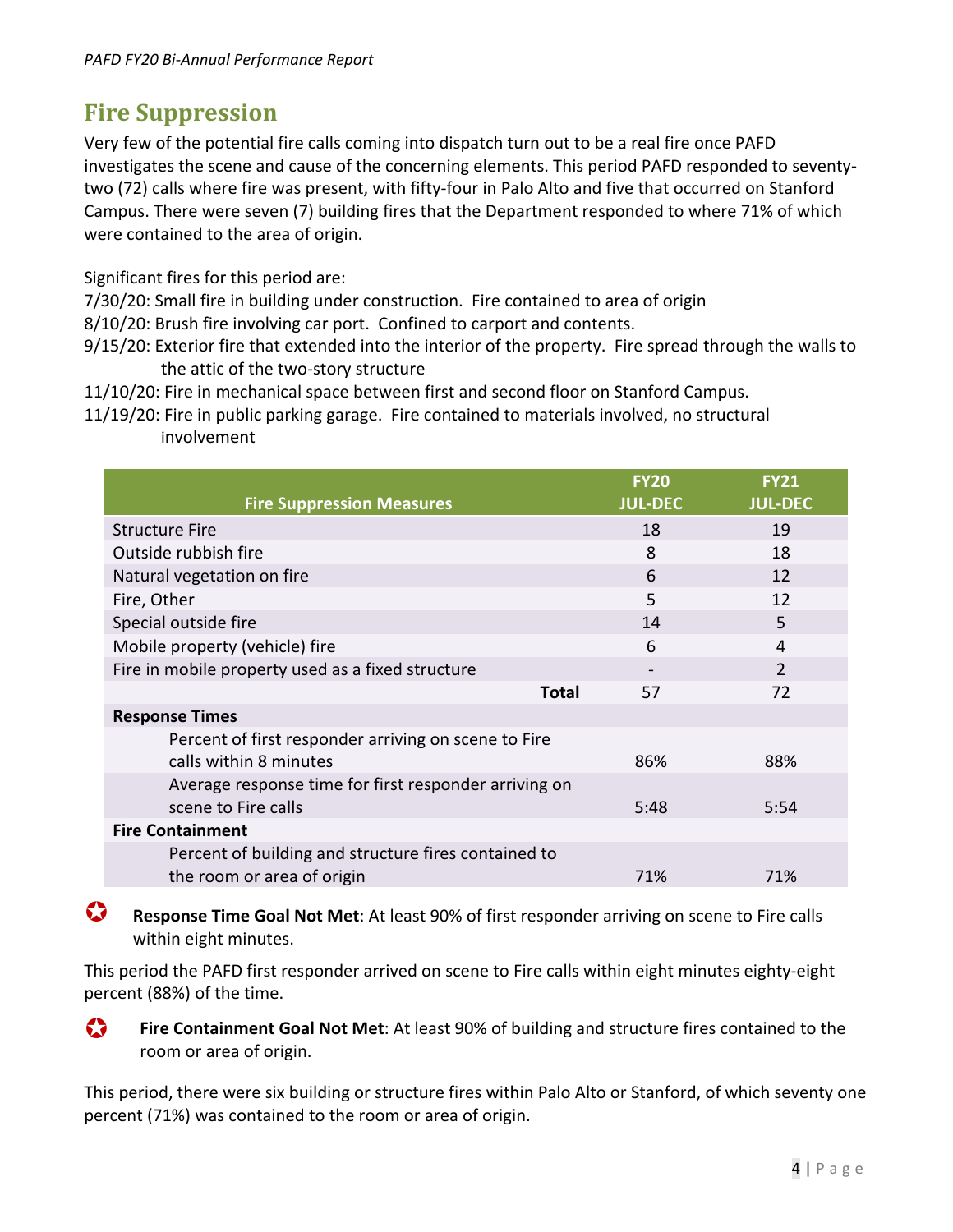#### **Hazardous Materials**

The Fire Department responded to a total of 104 calls related to hazardous material incidents. The number of biological hazards significantly increased due to the Coronavirus Pandemic. A portion of the forty-seven (47) responses were from decontamination calls from exposure to the virus.

| <b>Hazardous Materials Response Measures</b>                                                         | <b>FY20</b><br><b>JUL-DEC</b> | <b>FY21</b><br><b>JUL-DEC</b> |
|------------------------------------------------------------------------------------------------------|-------------------------------|-------------------------------|
| <b>Biological hazard</b>                                                                             | 3                             | 47                            |
| Combustible/Flammable spills and leaks                                                               | 44                            | 22                            |
| Electrical wiring/Equipment problem                                                                  | 15                            | 20                            |
| Hazardous Condition, Other                                                                           | $\overline{\phantom{0}}$      | 5                             |
| Chemical release, reaction, or toxic condition                                                       | 5                             | 4                             |
| Accident, potential accident                                                                         | 3                             | 3                             |
| Attempted burning, illegal action                                                                    | 1                             | 3                             |
| Total                                                                                                | 71                            | 104                           |
| <b>Response Times</b>                                                                                |                               |                               |
| Average response time for first responder arriving on<br>scene to Rescue & Hazardous Materials calls | 6:40                          | 6:24                          |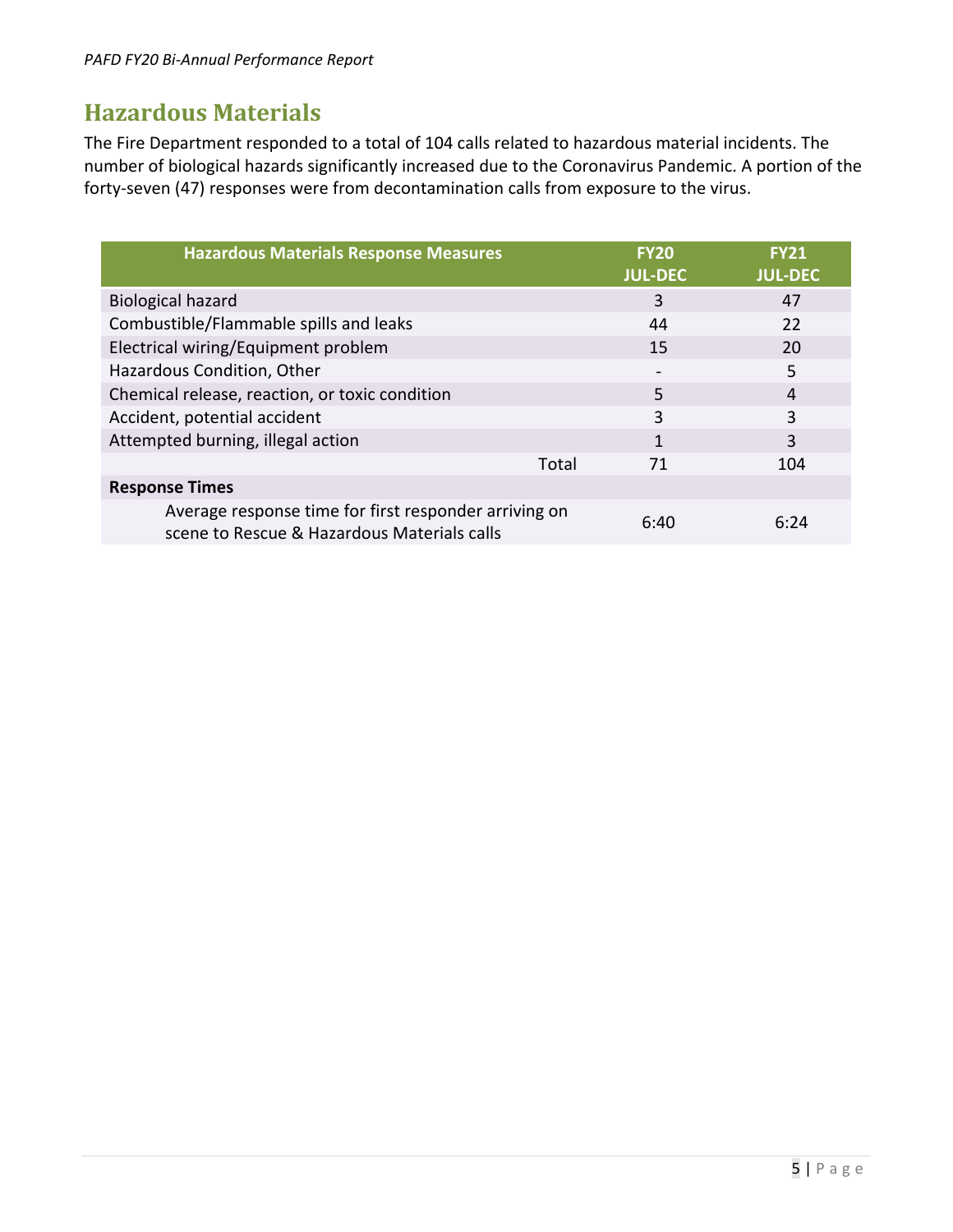## **Mutual and Automatic Aid**

The Fire Department previously held automatic aid agreements with five regional Fire Departments, including Mountain View, Menlo Park, and Santa Clara County Fire. At the request of the City of Mountain View, the automatic aid agreement was modified at the beginning of January 2018The Palo Alto Fire Department continues to advocate for the closest unit response and collects objective data to support improved services to all of our communities under the previous automatic aid agreement.

Santa Clara County received the highest amount of aid from the Department this period accounting for forty-four percent (44%) of all mutual and auto aid provided. The Department received the most aid from Mountain View with a total of 20 incidents.

| <b>Mutual Aid Performances</b>      | <b>FY20</b>    | <b>FY21</b>    |
|-------------------------------------|----------------|----------------|
|                                     | <b>JUL-DEC</b> | <b>JUL-DEC</b> |
| <b>Mutual and Auto Aid Provided</b> |                |                |
| <b>Agency</b>                       |                |                |
| Santa Clara County Fire             | 33             | 25             |
| <b>Mountain View Fire</b>           | 15             | 13             |
| <b>Menlo Park Fire</b>              | 4              | 7              |
| San Mateo County                    | $\overline{2}$ | 4              |
| <b>Strike Teams</b>                 | $\Omega$       | 6              |
| Other                               | $\Omega$       | $\overline{2}$ |
| All Mutual and Auto Aid Provided    | 57             | 57             |
|                                     |                |                |
| <b>Mutual and Auto Aid Received</b> |                |                |
| <u>Agency</u>                       |                |                |
| <b>Mountain View Fire</b>           | 36             | 20             |
| <b>Menlo Park Fire</b>              | 16             | 10             |
| Santa Clara County Fire             | $\mathbf{1}$   | 7              |
| Woodside                            | 10             | 6              |
| Santa Clara City                    |                | 3              |
| Sunnyvale                           |                | $\overline{2}$ |
| All Mutual and Auto Aid Received    | 63             | 48             |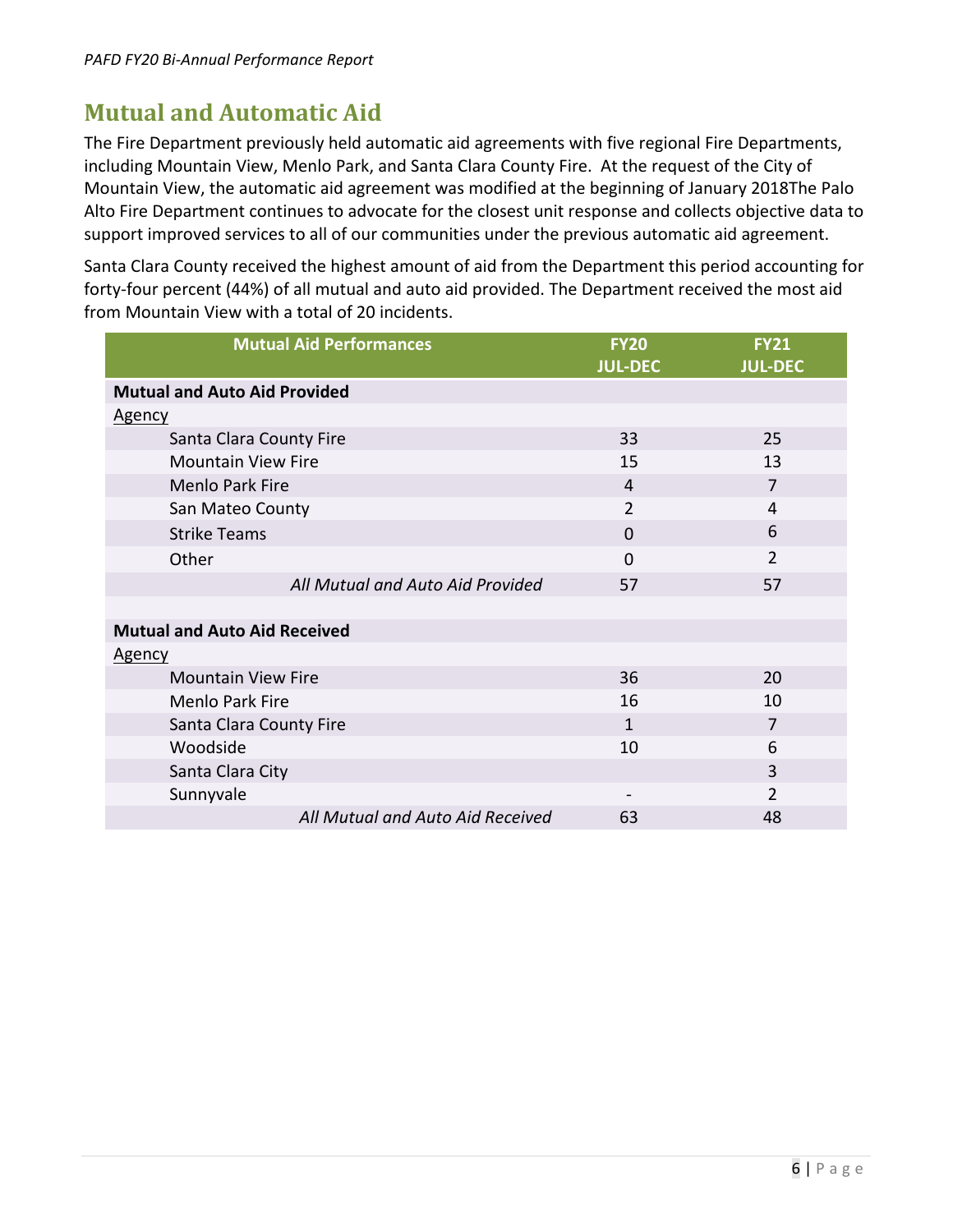#### **Fire Prevention**

The Fire Prevention Bureau ensures compliance with the Fire Code for the safety of occupants and protection of property. Fire Inspectors perform fire sprinkler and fire alarm plan checks, permitting, and field inspections with the goal of ensuring all construction complies with local, State, and national fire codes.

This period saw a decrease in the number of inspections and in plans reviewed on time due to a thirtythree percent (33%) reduction in staff from budget constraints from the Coronavirus pandemic.

| <b>Prevention Bureau Performance Measures</b>                 | <b>FY20</b><br><b>JUL-DEC</b> | <b>FY21</b><br><b>JUL-DEC</b> |
|---------------------------------------------------------------|-------------------------------|-------------------------------|
| <b>Permits</b>                                                |                               |                               |
| <b>Fire Permits Issued</b>                                    | 214                           | 166                           |
| Sprinkler Permits Issued                                      | 157                           | 97                            |
| Solar Permits Issued                                          | 93                            | 162                           |
| <b>Electric Vehicle Permits Issued</b>                        | $\mathbf 0$                   | 0                             |
| <b>Inspections</b>                                            |                               |                               |
| Fire Inspections                                              | 5,288                         | 3,836                         |
| Hazardous Material Inspections Completed                      | 139                           | 20                            |
| Number of Hazardous Material Inspections for the year         | 700                           | 716                           |
| Percent of Hazardous Material Facilities Inspections Complete | 20%                           | 3%                            |
| <b>State Mandated Inspections Completed</b>                   | 332                           | 390                           |
| Number of State Mandated Inspections for the year             | 517                           | 532                           |
| Percent of State Mandated Facilities Inspections Complete     | 62%                           | 73%                           |
| <b>Fire and Life Safety Plan Review</b>                       |                               |                               |
| <b>Plans Reviewed</b>                                         | 1,000                         | 1,000                         |
| Percent of Reviews Completed On-Time                          | 93%                           | 88%                           |